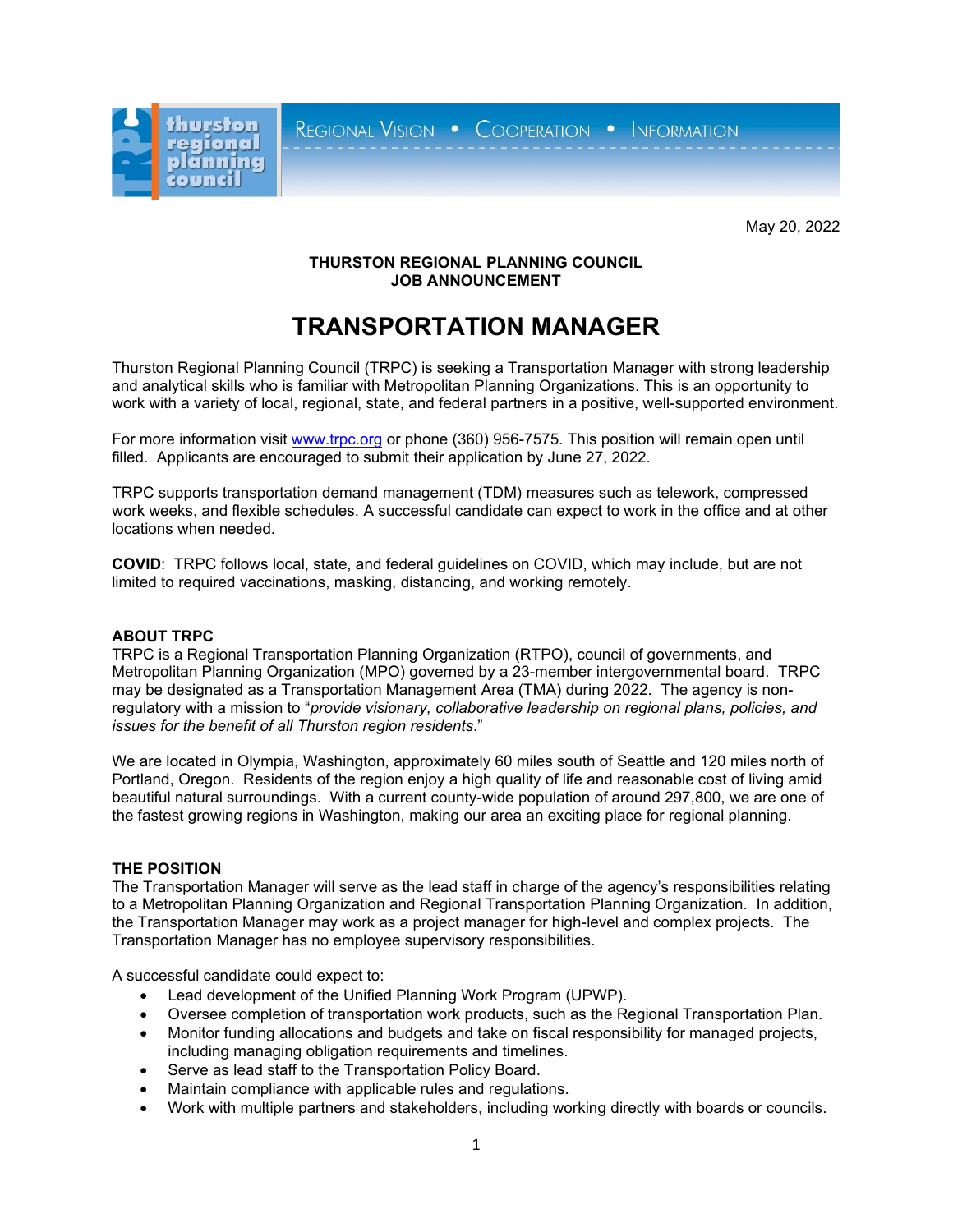- Serve as the agency's Title VI Officer.
- Serve on the agency's management team.

### **IDEAL CANDIDATE**

The ideal candidate will have:

- Demonstrated program/project management experience.
- Familiarity with Metropolitan Planning Organizations and Regional Transportation Planning Organizations and regional, state, and federal regulatory framework.
- Understanding of the connections between transportation, land use, the environment and equity.
- Commitment to incorporating equity, diversity, and inclusion into their work.
- Experience working with state and federal transportation regulators.
- Strong analytical skills.
- The ability to work independently and as a member of multi-disciplinary teams.
- Experience in public engagement.
- Strong communication and collaboration skills.
- The ability to be flexible and adaptable to change.
- A strong desire to serve the public interest.
- A Master's degree.

### **EDUCATION and EXPERIENCE**

Minimum:

- Bachelor's degree in urban or regional planning or related field such as geography, transportation, economics, political science, or environmental studies.
- Five years of experience demonstrating comprehensive knowledge of planning principles, practices, and techniques.
- Three years of experience in project and budget management, as they relate to transportation.

Preferred:

• Master's degree in planning or related field.

OR

• Any demonstrated combination of experience and education, which provides the applicant with the required knowledge and abilities.

## **COMPENSATION**

TRPC provides generous annual leave and employer-paid medical and dental coverage for its employees. The agency is a member of the Washington State Public Employees Retirement System. Hiring range for the position is \$7,008.56 – \$8,752.73 per month depending on qualifications. For candidates who meet longevity criteria, the top range is \$9,425.73.

#### **TO APPLY**

Find full application information and materials on the agency's website at www.trpc.org, or phone Thurston Regional Planning Council at (360) 956-7575. Email application materials to **HR@trpc.org**, or mail to 2411 Chandler Court SW, Olympia, WA 98502. Thurston Regional Planning Council is an Equal Opportunity Employer and encourages diversity throughout the organization. All potential employees will be recruited without regard to sex/gender, race, national origin, religion, marital status, military or veteran status, age, national origin, pregnancy, sexual orientation, gender identity, disability, genetic information or any other basis prohibited by law.

If special accommodations to apply for this position are needed, please telephone and ask for our ADA Coordinator. For TDD users, please use the State's toll-free relay service by calling (800) 833-6388 and ask the operator to dial (360) 956-7575.